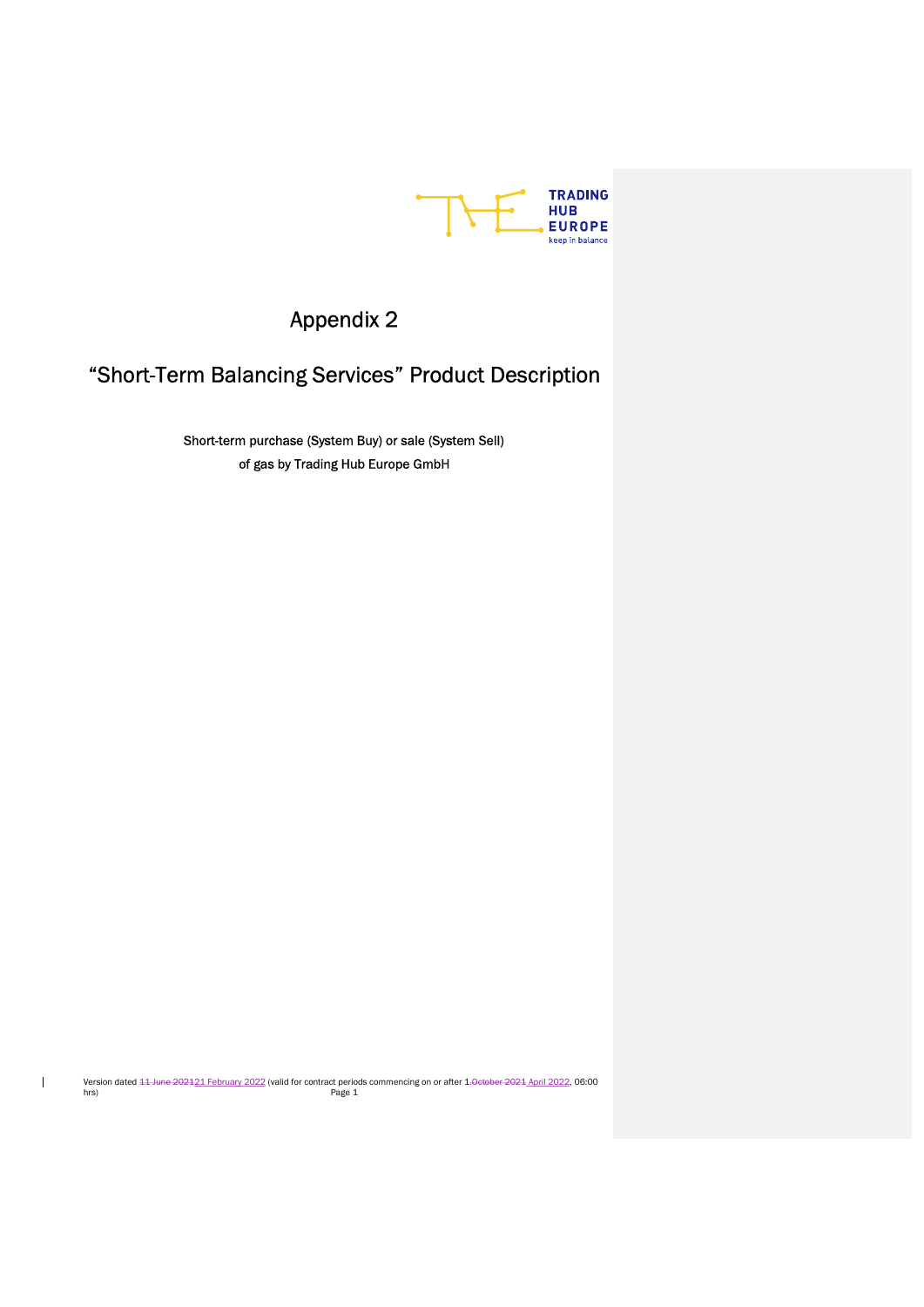

### List of contents

 $\mathbb T$ 

| 1 |                                                                  |
|---|------------------------------------------------------------------|
| 2 |                                                                  |
|   |                                                                  |
| з |                                                                  |
|   |                                                                  |
| 5 |                                                                  |
| 6 |                                                                  |
|   | Provider's Duty to Prove Compliance with Contractual Obligations |
|   | <b>Denalties</b>                                                 |
|   | 10                                                               |

Version dated 44 June 202421 February 2022 (valid for contract periods commencing on or after 1.0eteber 2024 April 2022, 06:00 hrs)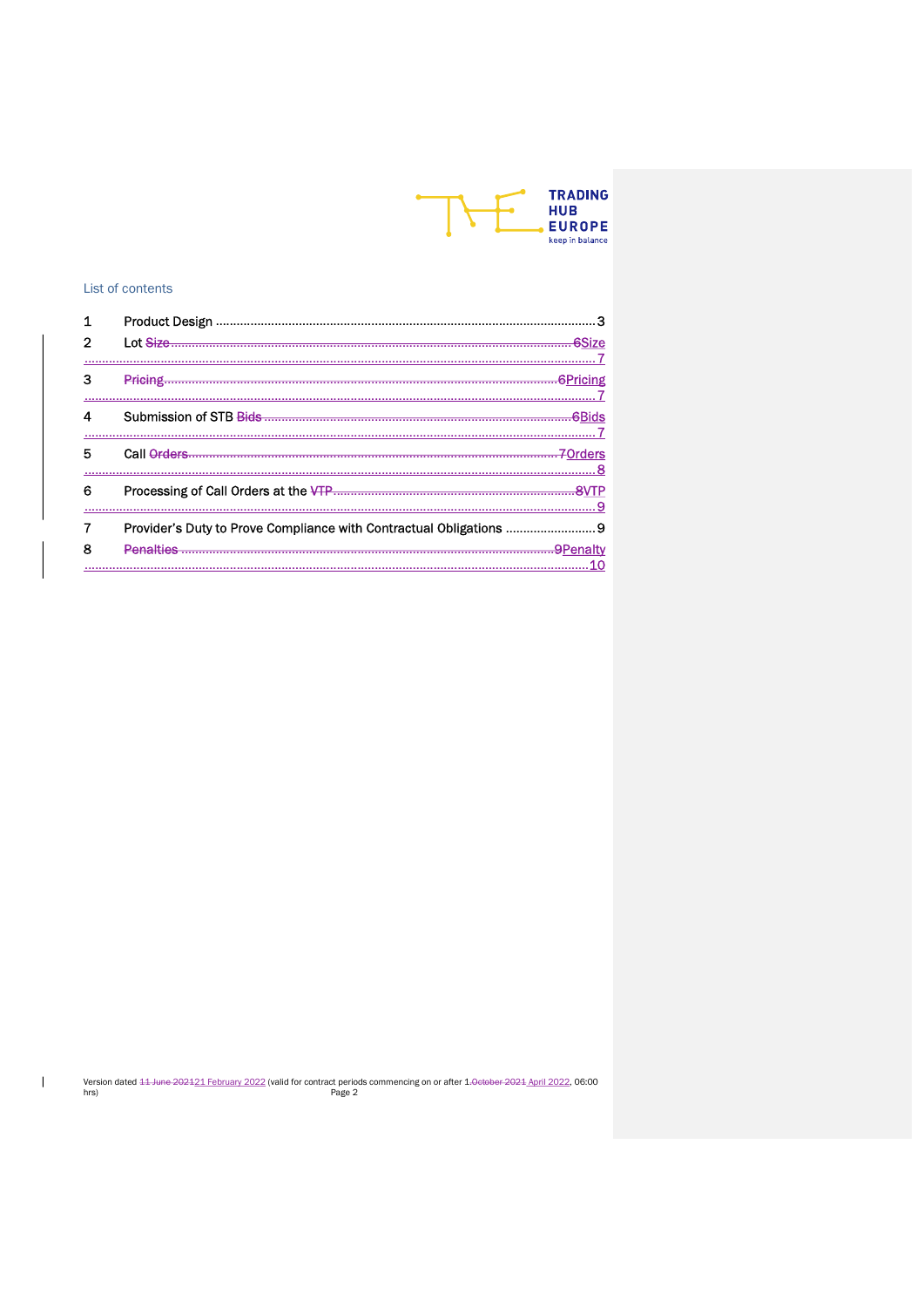

#### 1 Product Design

- (1) This Product Description sets out the arrangements governing the Short-Term Balancing Services Product ("STB Product"). Providers who contract with the market area manager Trading Hub Europe GmbH ("MAM") for the STB Product undertake to supply (System Buy) or receive (System Sell) a specified gas quantity at a constant hourly rate in accordance with the provisions set out in this Product Description on receiving an instruction to this effect from the MAM ("Call Order"), starting from the relevant hour from which the Provider is instructed to supply (System Buy) or receive (System Sell) gas ("Call Hour") as stated in the corresponding Call Order, up until the end of the relevant gas day, i.e. for a maximum of 24 hours per gas day and a minimum of 1 hour per gas day<sup>1</sup> (the "Contract Period"). Except where a Call Order is issued in respect of the last hour of a gas day only, the STB Product does not involve the supply (System Buy) or receipt (System Sell) of gas during specified individual hours of a gas day. The Provider has an obligation to ensure that it will supply (System Buy) or receive (System Sell) an instructed gas quantity on the instructed gas day from the relevant Call Hour onwards, provided the MAM issues the relevant Call Order in good time in accordance with section 5 below and in compliance with the Call Lead Time specified by the Provider pursuant to section 4 (2) below.
- (2) When submitting an STB Bid in accordance with section 4 below, In its call for bids on the Providertender platform, the MAM shall specify the balancing zoneone or sectormore gas qualities or Balancing Zone(s) or Balancing Sector(s) within that balancing zonethe Balancing Zone(s) (as the case may be) in accordance withwithin the meaning of section 3 (2) of the Terms and Conditions for External Balancing Actions where the Provider offers to supply or receive gas ("Delivery Location"). When submitting a bid in accordance with section 4 below, the Provider will then specify the relevant Balancing Zone where the Provider offers to supply or receive gas ("Delivery Location") and, in addition – if requested by the MAM - the relevant Balancing Sector. All gas to be supplied (System Buy) or received (System Sell) by the Provider in accordance with sections 1 (3) and/or 1 (4) below shall be supplied or received in the specified balancing zonesaid Balancing Zone or sector. Balancing Sector. If, when submitting a bid in response to a tender not relating to a balancing zoneone or sector consisting of several entry and/or exit pointsBalancing Sector(s) defined by the MAM, the Provider voluntarily also names a specific Balancing Sector or a specific entry or exit point, the Provider's obligations shall nevertheless relate to the entire balancing zone or sector put outBalancing Zone referred to tender by the MAMProvider.

Version dated 11 June 202121 February 2022 (valid for contract periods commencing on or after 1.0 et bere 2021 April 2022, 06:00 hrs) Page 3 1 On days when the clocks change from or to daylight saving time, a Call Period may comprise up to 25 or 23 hours, respectively.

hat formatiert: Schriftart: 8 Pt. hat formatiert: Schriftart: 8 Pt.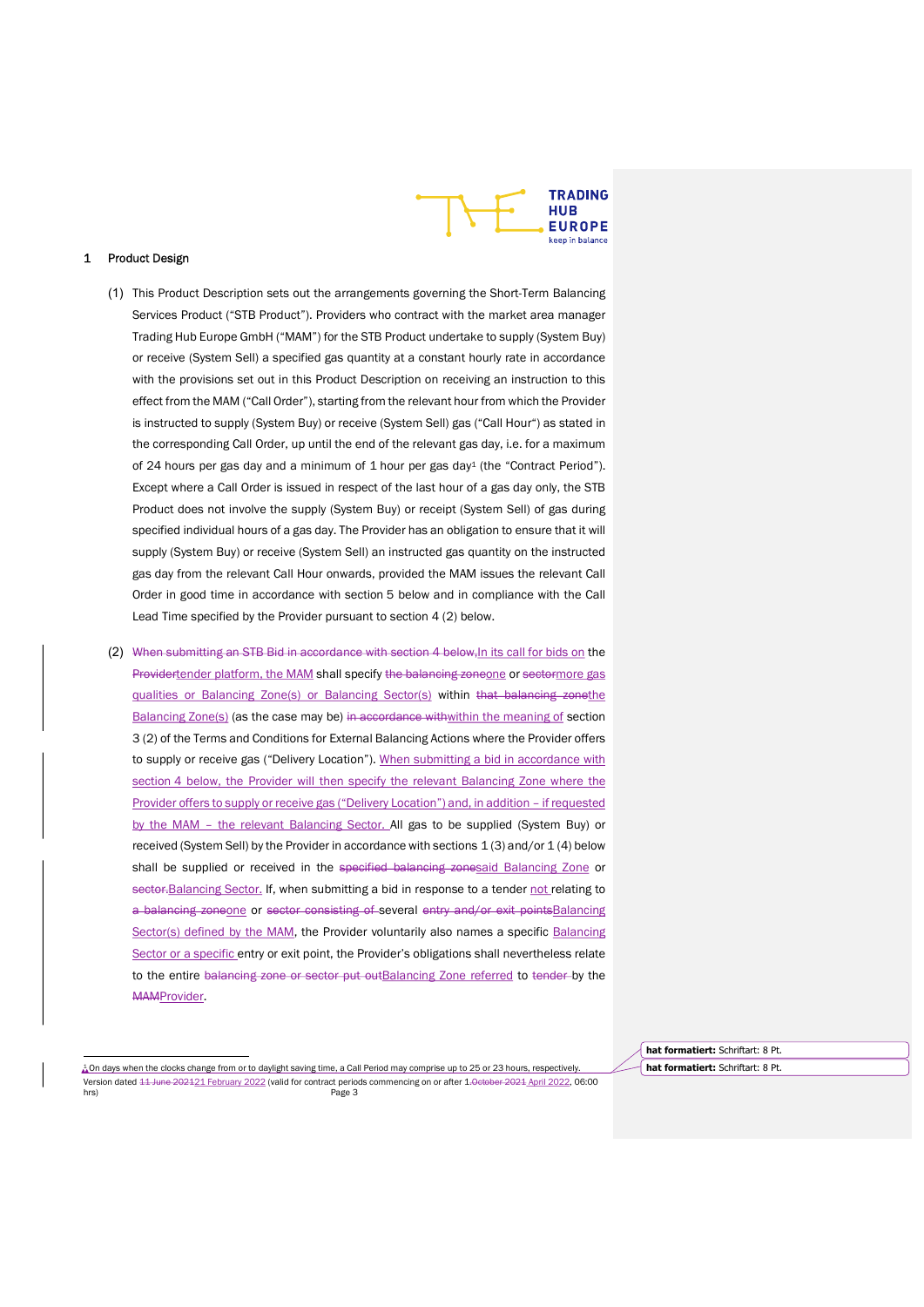

- (3) When issuing a Call Order, the Provider shall cause the required physical effect via its balancing group(s) by making corresponding nominations or renominations in respect of cross-border interconnection points, virtual interconnection points within the meaning of Article 19 (9) of Regulation (EU) 2017/459 of 16.03.2017 (Network Code on Capacity Allocation Mechanisms) or storage connection points so as to initiate physical inputs or offtakes of gas in accordance with sections  $1 (1)$  and  $1 (2)$  above. Connection points to production facilities shall not be used for this purpose.
	- (a) In so doing the Provider shall,
		- where it has agreed to supply gas to the MAM (System Buy), on balance increase its physical inputs of the "Entryso" data series type in the amount of the Call Order and/or reduce its physical offtakes of the "Exitso" data series type accordingly, or
		- where it has agreed to receive gas from the MAM (System Sell) in the balaneing zone or sectorBalancing Zone or Balancing Sector to which the Call Order relates, on balance increase its physical offtakes of the "Exitso" data series type in the amount of the Call Order and/or reduce its physical inputs of the "Entryso" data series type accordingly.

The required change in the Provider's physical inputs and/or offtakes shall be determined on the basis of the most recent nomination status for the Contract Period at the time of the Call Order as confirmed by the competent network operator.

The decisive factor for assessing the physical effect shall be the sum of the physical inputs (Entryso) minus the sum of the physical offtakes (Exitso) of the Provider at all entry and exit points allocated to the respective balancing zone or sectorBalancing Zone or Balancing Sector. For entry and exit points which are allocated to more than one Balancing Zone or Balancing Sector, the entry and exit quantities at these entry and exit points shall as a rule be allocated in full to the Balancing Zone or Balancing Sector called, i.e. the inputs and offtakes shall not be allocated to the individual Balancing Zones or Balancing Sectors. The same input or offtake shall not be used multiple times for the purpose of causing a physical effect.

The nominations or renominations required to cause the physical effect shall be made togetherwithin the (re-)nomination period of the first delivery hour for all hours of the Contract Period with a constant hourly capacity.

Version dated <del>11 June 202121 February 2022</del> (valid for contract periods commencing on or after 1.0ctober 2021 April 2022, 06:00 Page 4 (b) The physical effect pursuant to paragraph (a) above shall be maintained in full throughout the entire Contract Period, i.e. nominations or renominations which result

hrs) Page 4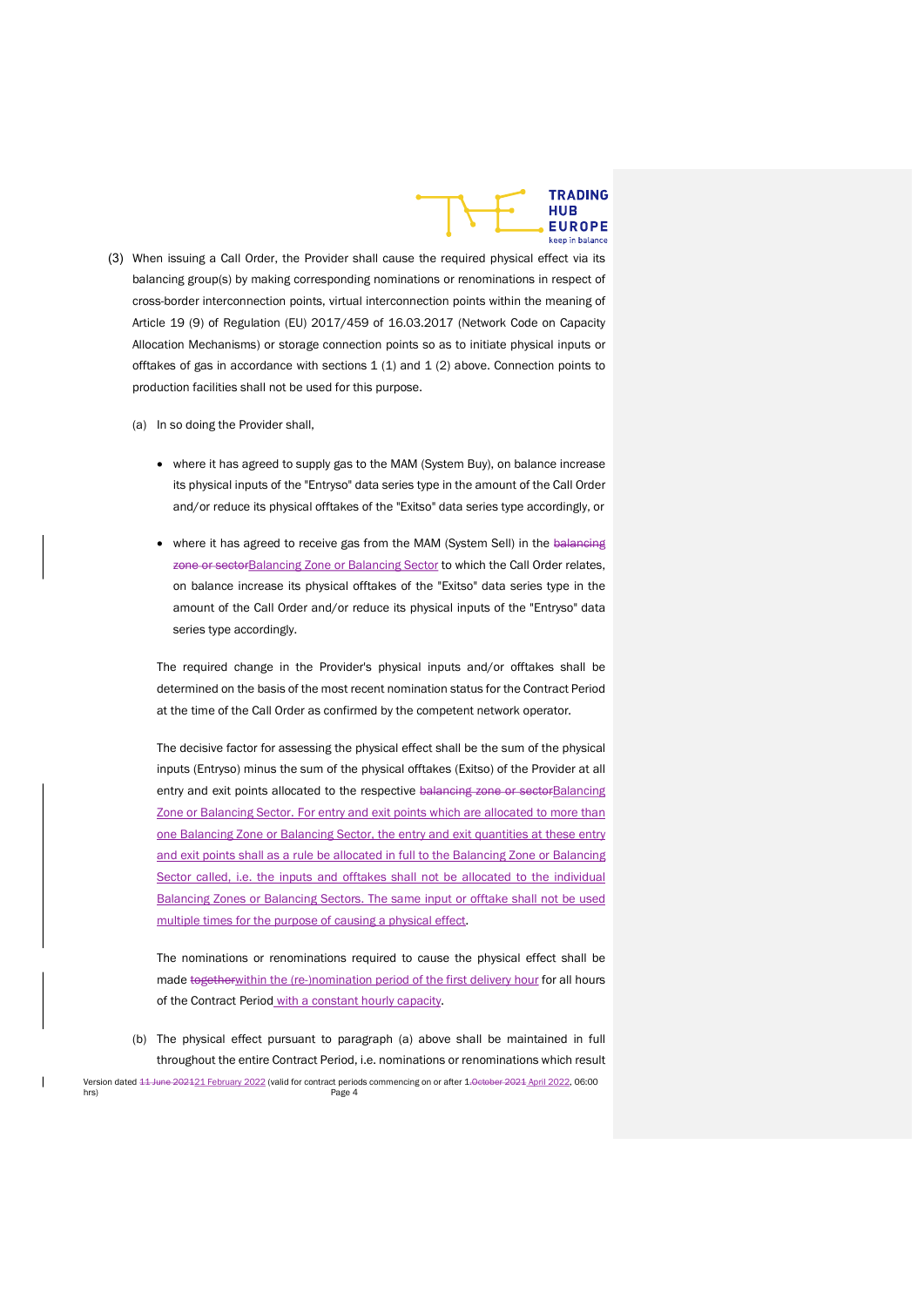

in a change, on balance, in the physical inputs and offtakes (Entryso or Exitso) of the Provider in a delivery hour contrary to the direction of the Call Order are not permitted. Notwithstanding the foregoing, a change in the physical balance of inputs and offtakes of the trading party contrary to the direction of fulfilment shall be permissible by way of exception,

- (aa) if such change is made in fulfilment of another Call Order by the MAM for an STB or LTO product which was issued for the same or part of the balancing zone or sectorBalancing Zone or Balancing Sector in a direction opposite to that in which the previous Call Order was issued;
- (bb) if such change is made for balancing purposes in order to balance a change in demand of a consumption-metered (RLM) end user allocated to a balancing group or balancing subgroup of the Provider, which occurred after the Call Order was issued by the MAM. In such cases, the Provider shall retain meaningful evidence to document the Provider's level of knowledge and the chronological processes in a manner that is comprehensible for the MAM;
- (cc) if such change results from the fulfilment of a load flow commitment which the Provider had contracted at an entry or exit point of the traded balancing zone or sectorBalancing Zone or Balancing Sector and which was called off by the respective transmission system operator after the Call Order by the MAM contrary to the direction of fulfilment called by the MAM.
- (4) Other than described in section 1 (3) above, the Provider may also cause the required physical effect by securing that an end user who receives gas at an exit point equipped with a supply meter installation that records hourly consumption (each such exit point an "RLM Exit Point") and whose RLM Exit Point is registered to the balancing group of the Provider
	- reduces its demand in the instructed balancing zone or sectorBalancing Zone or Balancing Sector accordingly where the Provider has agreed to supply gas to the MAM (System Buy), or
	- increases its demand in the instructed balancing zone or sectorBalancing Zone or Balancing Sector accordingly where the Provider has agreed to receive gas from the MAM (System Sell).

Version dated <del>11 June 202121 February 2022</del> (valid for contract periods commencing on or after 1.0ctober 2021 April 2022, 06:00 hrs) Page 5 Throughout the relevant Call Period the Provider shall then procure that the physical offtakes made at one or several such RLM Exit Points (each a "Reference Exit Point", with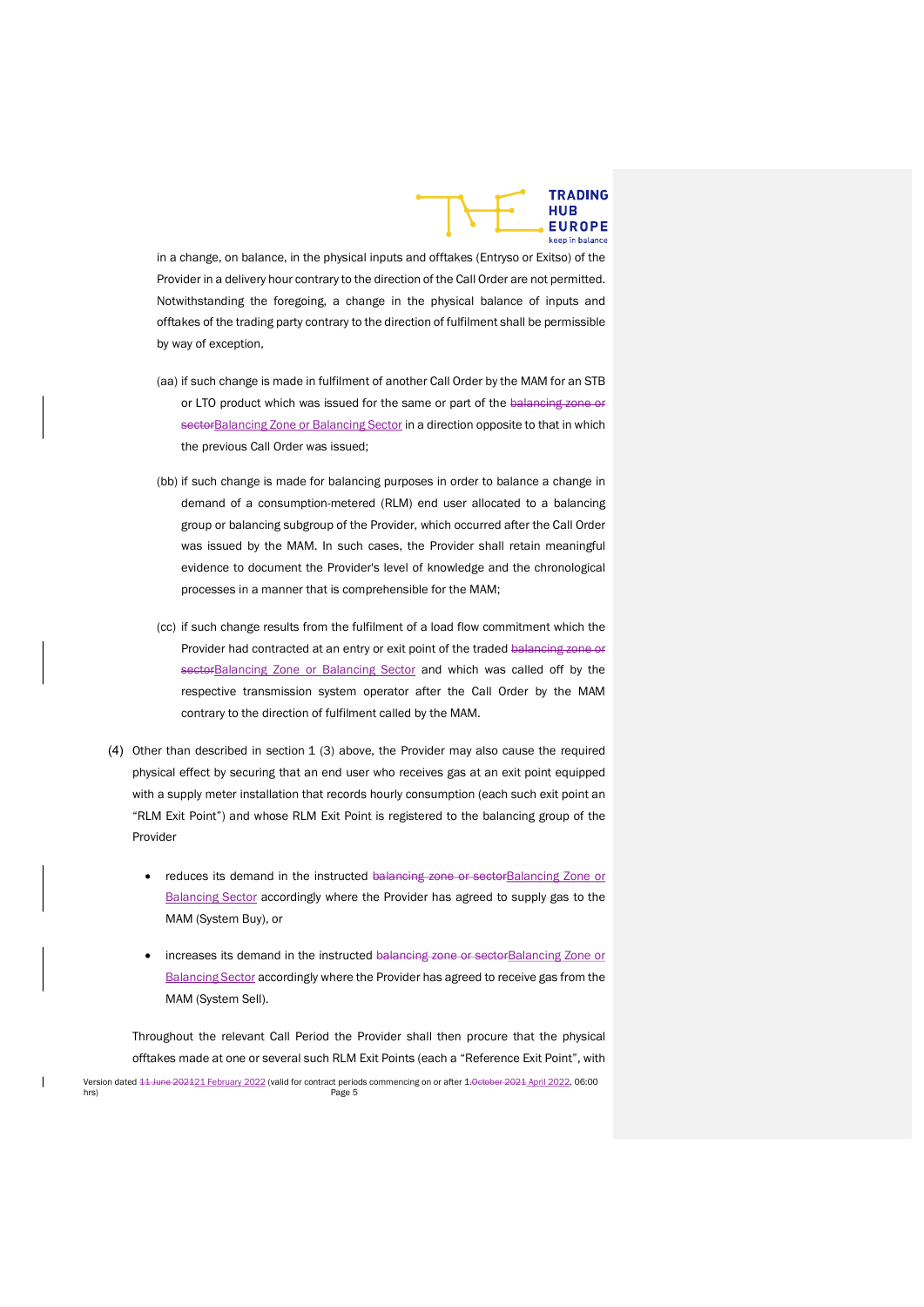

eligible RLM Exit Points being those assigned to the allocation groups "RLMmT", i.e. RLM Exit Points with a flat allocation profile, or "RLMoT", i.e. RLM Exit Points with a structured allocation profile) are reduced (System Buy) or increased (System Sell) by an amount equal to the lot size agreed pursuant to section 2 below (i.e. if the Provider uses several Reference Exit Points to deliver the required physical effect, the total offtake reduction or increase must be equal to this amount), with the offtake reduction or increase being measured in relation to the quantity of gas which was offtaken at the Reference Exit Point(s) in the hour in which the MAM issued the relevant Call Order (the "Demand Response Reference Quantity"). During the Call Period, the sum of the actual hourly offtake(s) of the Reference Exit Point(s) shall, in the case of System Buy, not exceed or, in the case of System Sell, shall not fall below the the difference between the Reference Quantity and the lot size pursuant to section 2 or, in the case of System Sell, shall not fall below the sum of the reference quantity and the called capacity.

With regard to the inputs and offtakes of the Provider of the Entryso and Exitso data series types in the called balancing zone or sectorBalancing Zone or Balancing Sector, section 1 (3) (b) shall apply mutatis mutandis.

The change in consumption made to cause the physical effect in accordance with this section 1 (4) shall be purposefully made in response to the Call Order and shall, in particular, not have already been initiated at the time of the Call Order.

- (5) The Provider is aware that compliance with the above obligations requires entry or exit capacity (as the case may be) at the Delivery Location (i.e. in the relevant balancing zoneBalancing Zone or sectorBalancing Sector) that is at least equal to the delivery rate offered by the Provider and that it is the responsibility of the Provider to procure the availability of such entry or exit capacity.
- (6) Delivering on the relevant Call Order by making use of the virtual gas quality conversion mechanism is not permitted.
- (7) Except where the effect is caused via an end user with an RLM Exit Point pursuant to section 1 (4) above, the physical effect shall always be caused by the Provider itself. The physical effect shall not be caused by any third parties.
- Version dated <del>11 June 202121 February 2022</del> (valid for contract periods commencing on or after 1.0ctober 2021 April 2022, 06:00 Page 6 (8) If the Provider culpably breaches its obligations under this agreement, section 8 shall apply. In addition, the MAM shall have the right to issue a warning to the Provider. If the Provider again breaches its obligations under this agreement, even after having received a warning, the MAM shall also be entitled to exclude the Provider from participating in the next tenders for LTO and STB products. The MAM shall have the right, after due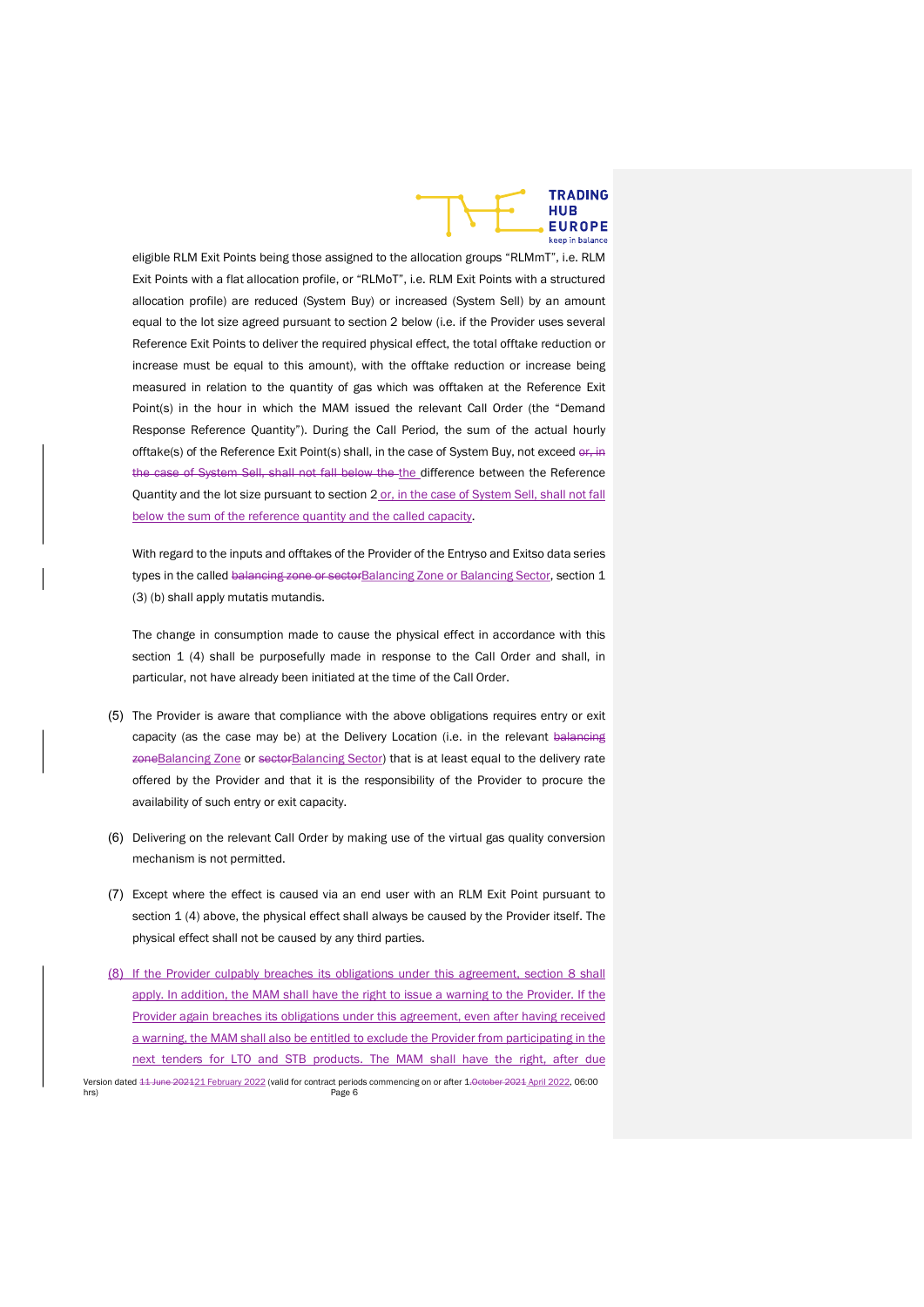

consideration of the individual case, to exclude the Provider for up to twelve (12) months after receipt of the written notification submitted by the MAM. The foregoing shall be without prejudice to section 7 of the Prequalification Rules for Participation in the Bilateral Balancing Market and the Terms of Use for the Bidding Platform of the MAM.

## 2 Lot Size

The lot size specified in an STB Bid must correspond to a delivery rate of at least 10 MWh/h. Bids may also specify a delivery rate greater than this minimum lot size, to be stated in MWh/h and expressed in whole numbers, up to a maximum lot size of 1,000 MWh/h.

#### 3 Pricing

On all gas quantities supplied (System Buy) or received (System Sell) by a Provider, a commodity charge in EUR/MWh will be applied, which may result in a payment made either by the MAM or the Provider. No capacity charge will be applied.

#### 4 Submission of STB Bids

- (1) In addition to the general provisions pursuant to sections 3 and 4 of the Terms and Conditions for External System Balancing Actions, the provisions of this section shall apply to the submission of LTO bids.
- (2) All STB Bids must specify at least the following information:
	- name of the Bidder,
	- the hourly quantity offered to be supplied (System Buy) or received (System Sell), with due regard to the lot size pursuant to section 2 above,
	- the commodity charge offered pursuant to section 3 of this Product Description,
	- the applicable Call Lead Time, i.e. the response time after which the Provider must start supplying (System Buy) or receiving (System Sell) gas on receiving a Call Order from the MAM. The Call Lead Time applicable in each case must be expressed in whole hours and must be equal to or greater than one (1) but not greater than twenty-three (23) hours,

Formatiert: Einzug: Links: 0 cm, Hängend: 0,75 cm, Tabstopps: 2 cm, Listentabstopp + Nicht an 0,63 cm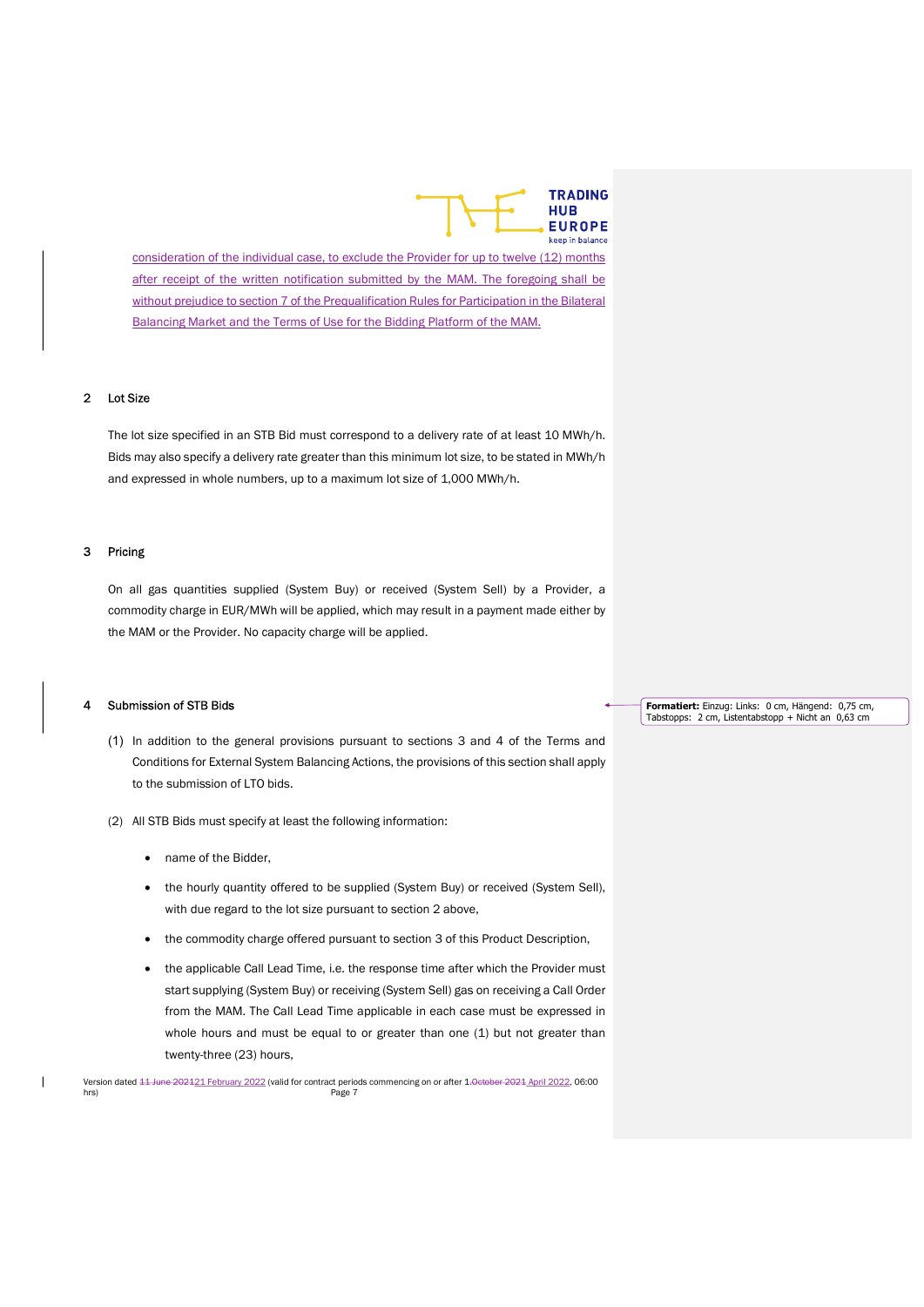

- a balancing zone Balancing Zone or sector Balancing Sector as a location to supply (System Buy) or receive (System Sell) gas (Delivery Location) in accordance with the tender2,
- the number of the relevant balancing group contract registered by the Provider in the gas quality of the respective balancing zone or sectorBalancing Zone or Balancing Sector (Delivery Location) to which the bid refers
- (3) The contract is concluded in accordance with section 5 (6) of the Terms and Conditions for External Balancing Actions when a Call Order for the bid is issued.

#### 5 Call Orders

- (1) In addition to the general provisions pursuant to section 6 of the Terms and Conditions for External System Balancing Actions, the provisions of this section shall apply to the process of issuing of Call Orders.
- (2) The MAM will issue a Call Order by sending a message in the MAM-specific REQEST data format ("MAM-REQEST") to the Provider. The Provider shall confirm receipt of the Call Order with a confirmation message in the corresponding MAM-specific REQRES data format ("MAM-REQRES"). This reconfirmation message is for control purposes only and does not affect the validity of the contract in respect of the relevant Balancing Product.
- (3) In the event that a Call Order cannot be issued using MAM-REQEST for technical reasons, the Bidder shall be informed by telephone and by e-mail or in another suitable manner in text form via the contact point specified by the Bidder as part of prequalification process. In this case, the Provider shall confirm the Call Order accordingly by telephone and by email or by other suitable means in text form. This reconfirmation is for control purposes only and does not affect the validity of the Call Order in respect of the relevant Balancing Product.
- (4) It is hereby pointed out that the available LTO Bids for the product variant RoD of the Long-Term Options Product Description ranked at rank 4 will be included in a combined Merit Order List (MOL) together with the bids placed for the Short Term Balancing (STB) Services Product if both are found to be equally suitable, taking into account the Delivery Location selected for the supply or receipt of the gas and the Lead Time pursuant to section 4 (2).

<sup>&</sup>lt;sup>2</sup> There may be deviations from the presentation on the bidding platform. The specifications of the Terms and Conditions for System Balancing Actions, this Appendix as well as the respective tender shall be binding. All other technically possible information provided by the Provider shall be provided on a voluntary basis and shall not become a binding part of the contract unless provided for in the afore

Version dated <del>11 June 202121 February 2022</del> (valid for contract periods commencing on or after 1.0-etober 2021 April 2022, 06:00 Page 8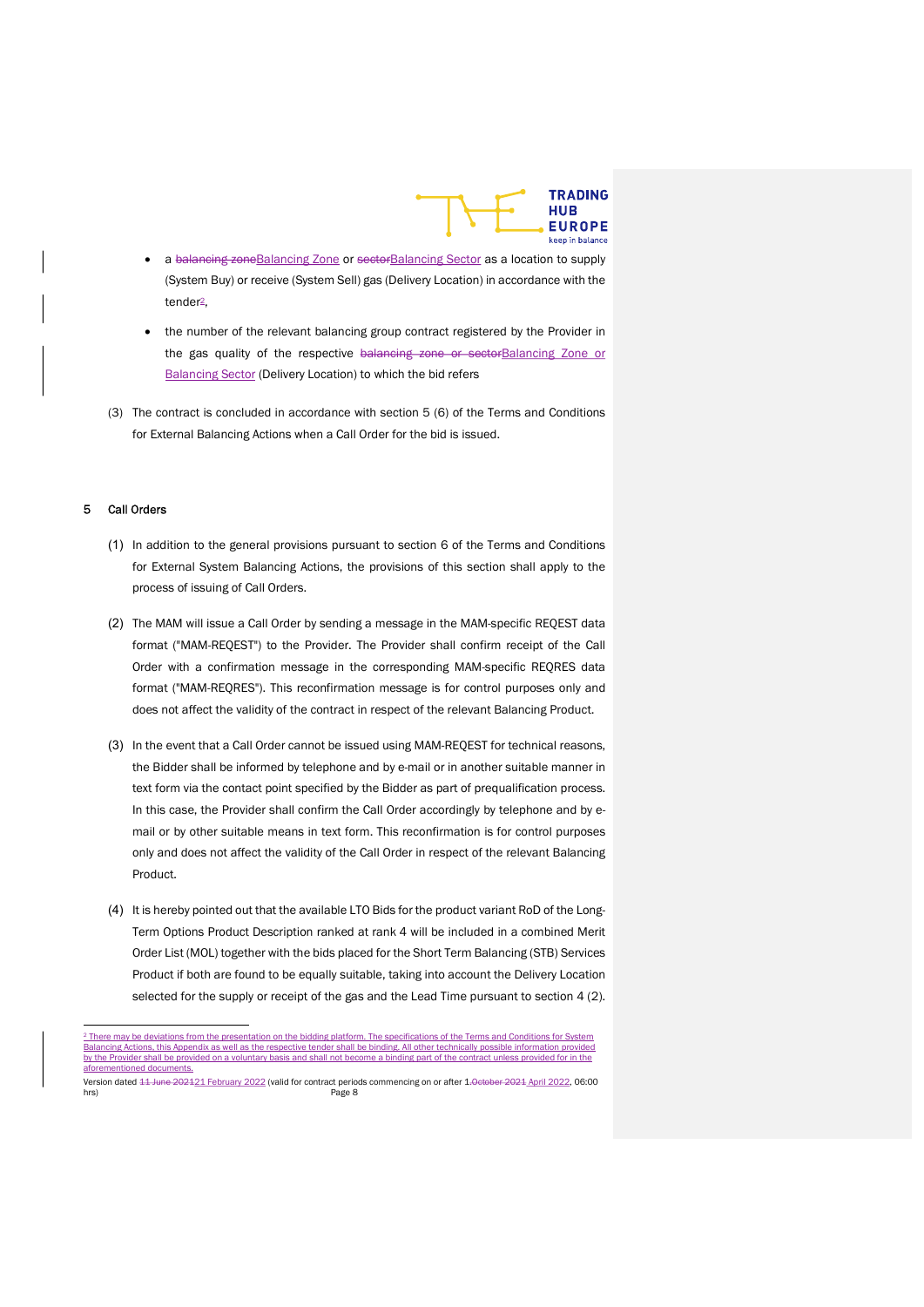

The Call Orders for the bids will be issued in accordance with section 6 of the Terms and Conditions for External System Balancing Actions.

#### 6 Processing of Call Orders at the VTP

- (1) For each Call Order issued by the MAM, the MAM will on behalf of the relevant Provider as well as in its own name make a nomination (single-sided nomination) at the VTP in accordance with the provisions set out in section 7.2 below for a gas quantity in the relevant gas quality (high CV gas and/or low CV gas) equal to the quantity stated in the corresponding REQEST message. As part of this process, the quantities of several Bids of the Provider for which the MAM has issued Call Orders will be nominated together in the respective balancing group for each gas quality.
- (2) Where a Call Order is issued in respect of an STB Bid for the supply (System Buy) of gas by a Provider, the MAM will submit an output nomination at the VTP for gas to be offtaken from the Provider's balancing group as specified pursuant to section 4 (2) ("VTP Output Nomination"). Where a Call Order is issued in respect of an STB Bid for the receipt (System Sell) of gas by a Provider, the MAM will submit an input nomination at the VTP for gas to be delivered to balancing group as specified pursuant to section 4 (2) ("VTP Input Nomination").
- (3) A fee levied for the use of the VTP will also be levied for the nomination of gas quantities as part of Call Orders issued in accordance with this Product Description.
- (4) The transfer of title in respect of the gas quantities supplied or received as well as the transfer of risk between the Parties shall take place at the VTP for the agreed gas quality (high CV gas or low CV gas).

Formatiert: Standard, Einzug: Hängend: 0,75 cm

#### 7 Provider's Duty to Prove Compliance with Contractual Obligations

(1) On request by the MAM the Provider shall prove in a suitable manner that it has duly complied with its obligations under this Product Description, especially, without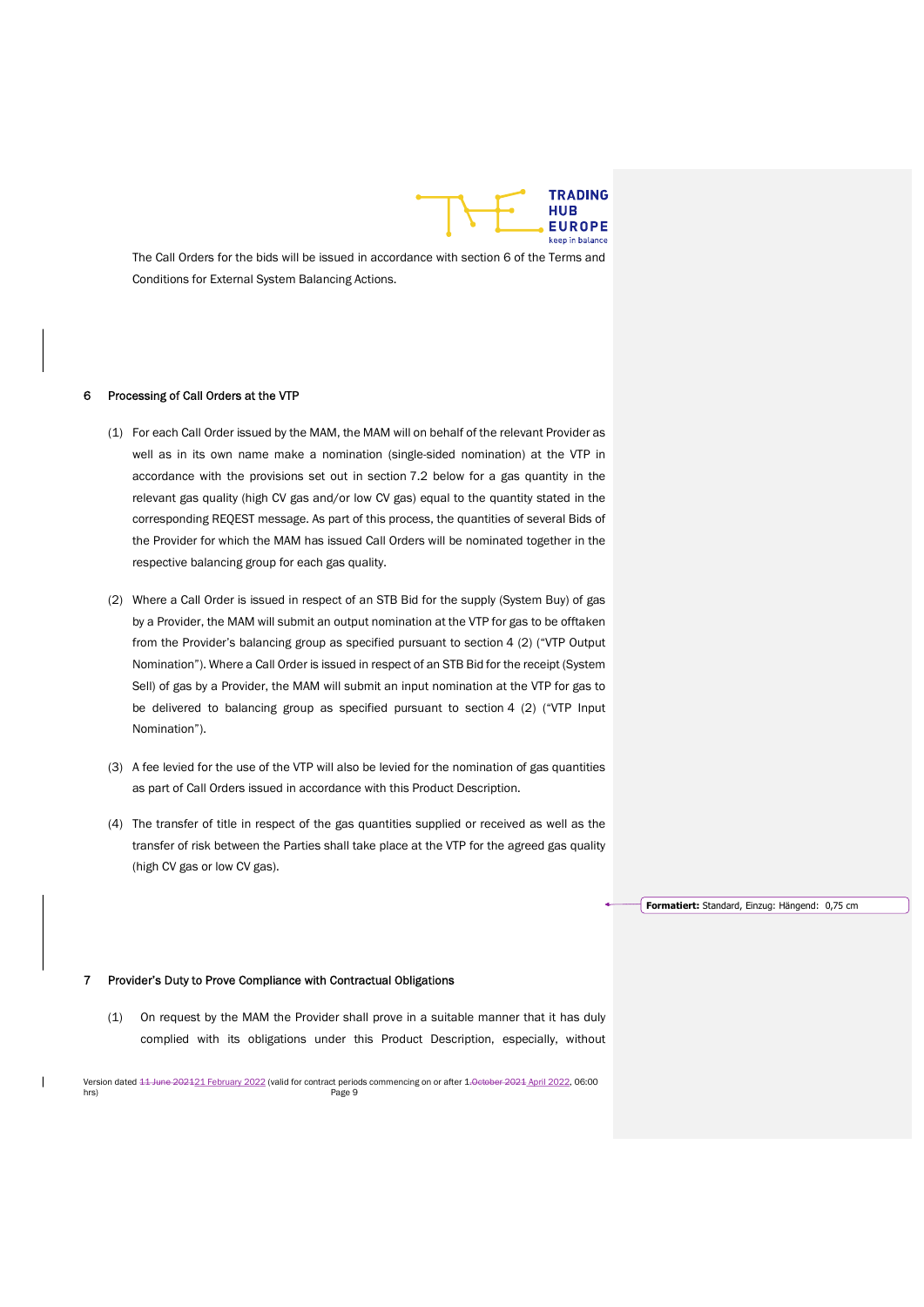

limitation, that it has caused the required physical effect in accordance with sections 1 (3) to 1 (7).

(2) The Provider agrees to the MAM requesting relevant evidence and data from the competent network operator, if required.

#### 8 Penalty

- (1) If in any single or several hours of a Call Period The purchase (System Buy) or sale (System Sell) of gas quantities by the MAM in accordance with this Product Description constitutes an important market-related measure pursuant to section 16 (1) para. 2 of the Energy Industry Act (EnWG) for the purpose of ensuring network stability and security. For this reason, the MAM will levy a contractual penalty in accordance with section 8 (2) hereinbelow if a Provider fails to comply with its obligations under this Product Description, whether either in whole or in part, the Provider shall pay a penalty to the MAM in accordance with section 8 (2). in any single or several hours of a Call Period. The foregoing shall not apply where the Provider submits evidence to the MAM that it cannot be held responsible for the breach in question.
- (2) The amount of the penalty to be applied shall be determined in accordance with the following formula:

 $P = PR * CF$ 

where

 $Pc = (SQc + PSc) * Fc$ 

#### where

 $P_{CO}P$  = Penalty in EUR due for the Call Order in EUR

 $SQ<sub>c</sub> =$  Shortfall Quantityany breach of the Call Order, as determined in accordance with the formula belowobligations

PS<sub>C</sub> = Penalty Surcharge applicable to the Call Order Shortfall Rate, as determined in accordance with the table below

 $F<sub>c</sub>CF$  = Fee in EUR due for the Call Order pursuant to section 8 (1) and (2) of the Terms and Conditions for External System Balancing Actions, determined for the STB contract affected by the breach of obligations on the relevant Gas Day; if the

Version dated <del>11 June 202121 February 2022</del> (valid for contract periods commencing on or after 1.0ctober 2021 April 2022, 06:00 hrs) Page 10

**Formatiert:** Einzug: Links: 2,5 cm, Erste Zeile: 0 cm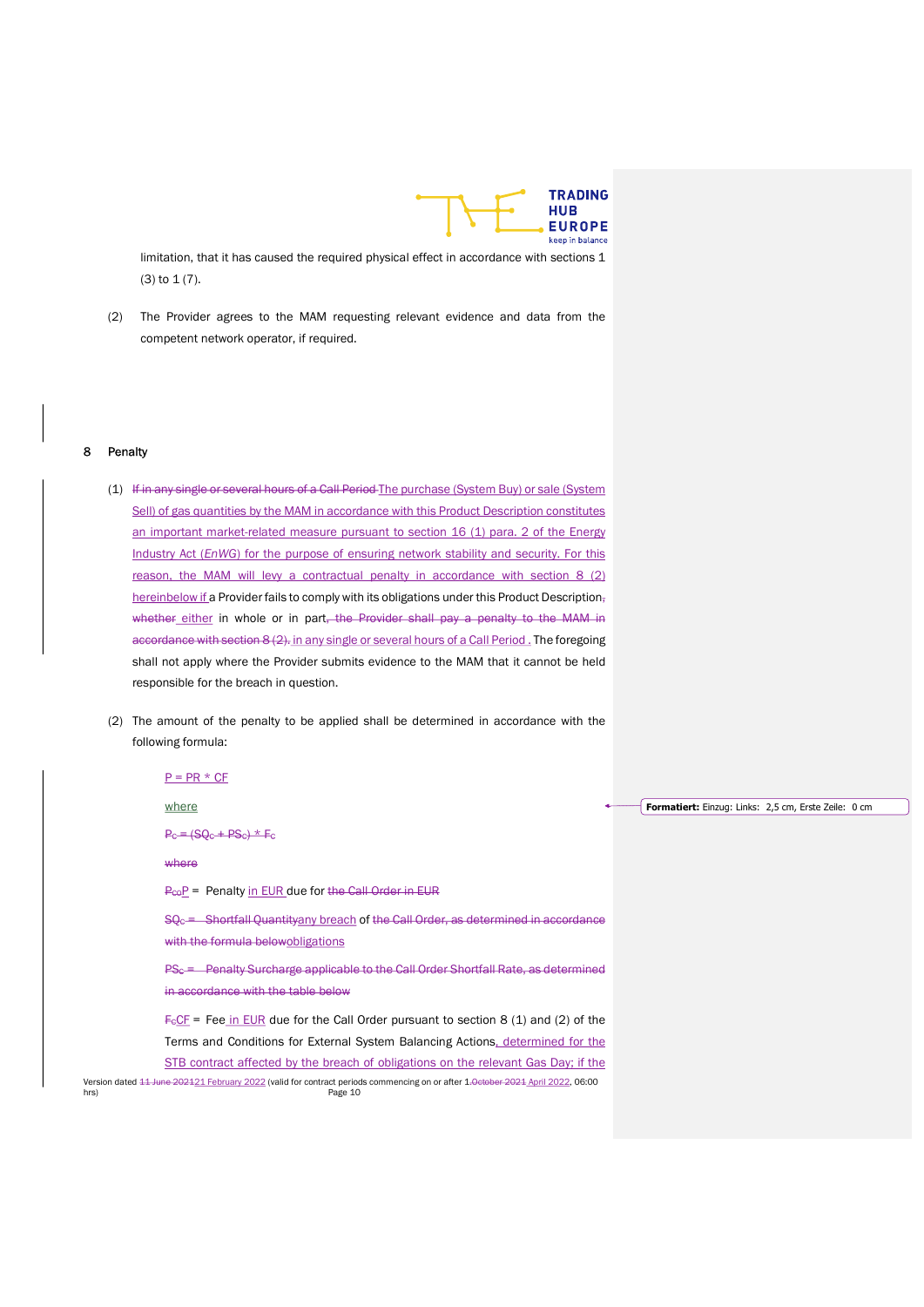

MAM has called several offers of the Provider, they will be treated as a single STB contract within the meaning of section 3 (3) of the Terms and Conditions for System Balancing Actions for each single tender, product variant, call direction and **Balancing Zone or Balancing Sector.** 

The

To determine the penalty rate, the MAM will first determine the Shortfall Rate for the Call Order according to the following formula:

 $S$ Rc =  $S$ Qc / CQc

where

 $S$ R $\epsilon$ SR = SQ / CQ

#### where

 $S<sub>R</sub>$  = Shortfall Rate in percent (rounded to two decimal places in accordance with good commercial practice) as determined for the Call Order in question

SQ<sub>c</sub>SQ = Shortfall Quantity of the Call OrderSTB contract affected by the breach in kWh, i.e. the requested quantity for which a physical effect was not or not properly delivered

CQ<sub>c</sub>CQ = Call Quantity of the Call OrderSTB contract affected by the breach in kWh, i.e. the total quantity of gas requested from the Provider as part of the relevant Call Order STB contract

The applicable Penalty Surcharge according Rate to the table below shall be addedapplied to thea given Shortfall Rate thus determined ("Penalty Rate"): is shown in the table below:

| <b>Shortfall Rate</b> |        | <b>Penalty SurchargeRate</b> |
|-----------------------|--------|------------------------------|
| from $(>)$            | to (≤) |                              |
|                       | 5%     | $+0\%$                       |
| 5%                    | 20%    | $+5%$                        |
| 20%                   | 40%    | $+10%$                       |
| 40%                   | 60%    | $+15%$                       |
| 60%                   | 80%    | $+20%$                       |
| 80%                   | 100%   | $+25%$                       |

Version dated <del>11 June 202121 February 2022</del> (valid for contract periods commencing on or after 1.0ctober 2021 April 2022, 06:00 hrs) Page 11

#### Formatiert: Einzug: Links: 2,5 cm, Erste Zeile: 0 cm